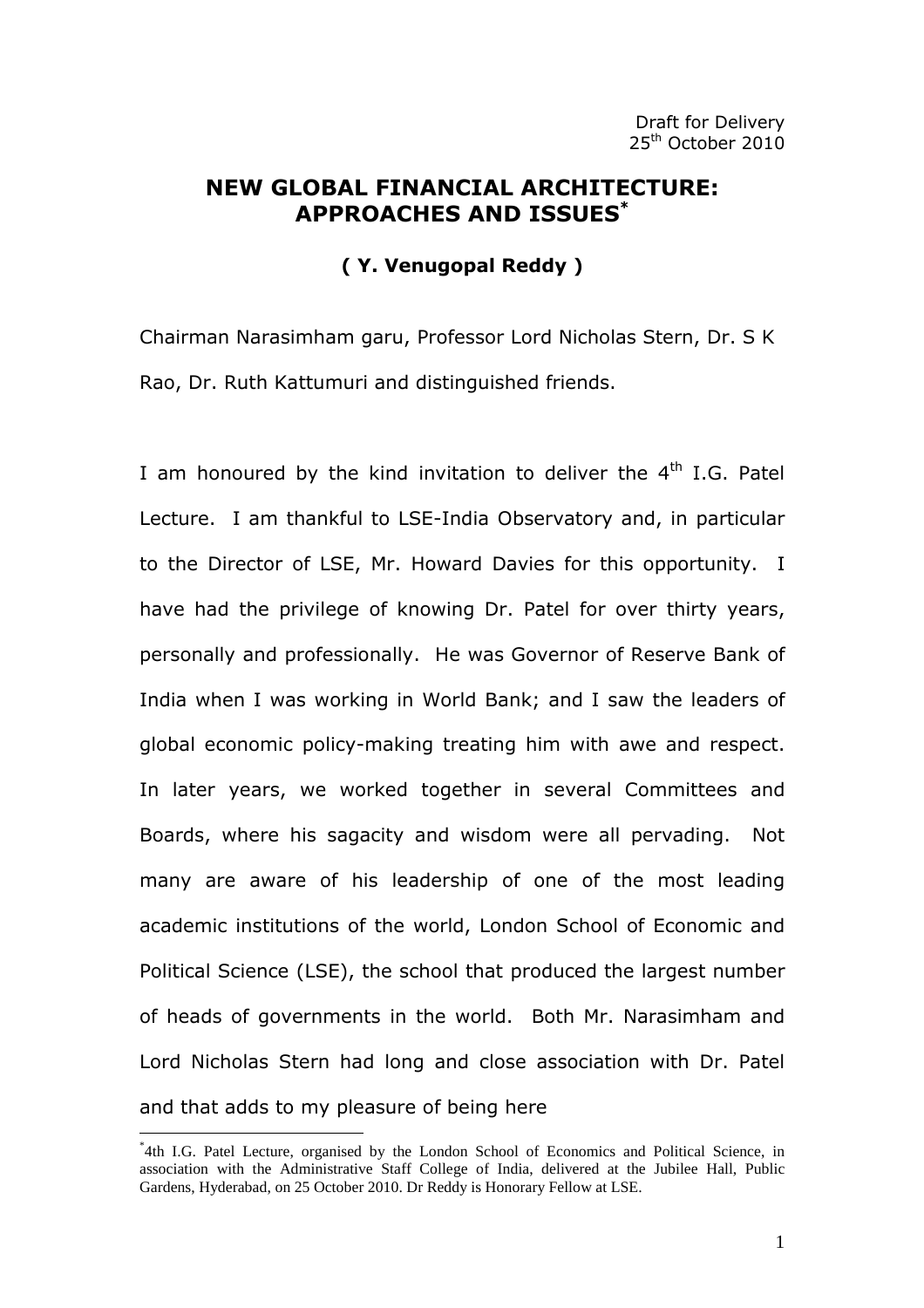Dr. I.G. Patel had many links with Hyderabad. He was an ardent admirer of Ms. Vanaja Iyengar and Mr. Mohit Sen of Hyderabad, his contemporaries in Cambridge University; and his write-up remembering them is eloquent and touching. Mrs. Alaknanda Patel still often visits her several friends here, and was keen to be with us today; but could not make it, unfortunately.

In view of Dr. Patel's interest in global economy and the current global financial crisis, I have chosen to speak on the issue of Global Financial Architecture (GFA). I will briefly recall what appear to be the pillars of GFA and then explain the current context. I will mention the proposals and initiatives in the past and then detail the current approaches and proposals. I will narrate the new initiatives on GFA and conclude by listing some relevant issues.

Globalisation is a process that involves reducing the barriers to movement of people, goods, services, capital etc. between countries. The process of globalisation in recent years has given immense benefits but there have been costs. The recent financial crisis has brought out huge risks involved in globalisation of finance. GFA refers to the institutional and policy arrangements aimed at enhancing benefits and minimising risks of globalised finance.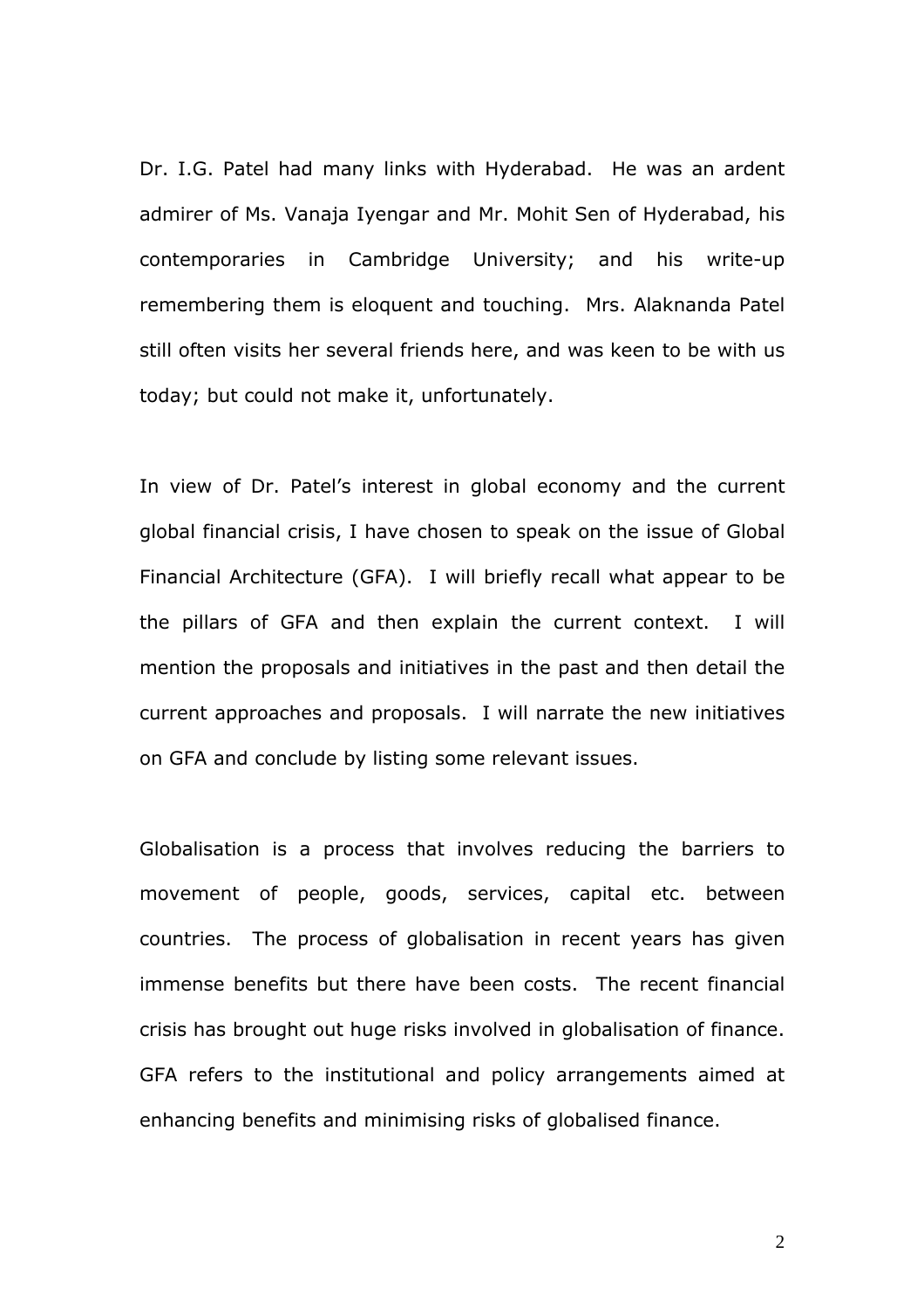#### Pillars of GFA

The IMF and World Bank group constitute the most important pillars of the GFA. The two institutions are inter-governmental organisations generally referred to as Bretton Woods institutions. They have, as members, the governments of almost all the countries. They are cooperative institutions, but the members have unequal voting strength within the two organisations. Representation on the Board of Directors that manages day-to-day affairs is skewed in favour of advanced economies, in particular Europe. Major decisions require special majorities, and this bestows virtual veto on important matters to the US, the single largest shareholder.

The IMF's main functions are, monitoring global economy, surveillance over exchange rate and related policies of individual countries, and providing liquidity support to countries to overcome temporary problems of balance of payments. The IMF also provides technical assistance to some member countries to improve their macroeconomic management. The members of the IMF have to observe some obligations such as avoiding dual exchange rate, subjecting themselves to surveillance, and enabling full convertibility of their currency on current account. The IMF's core competence and responsibility relate to global financial system, in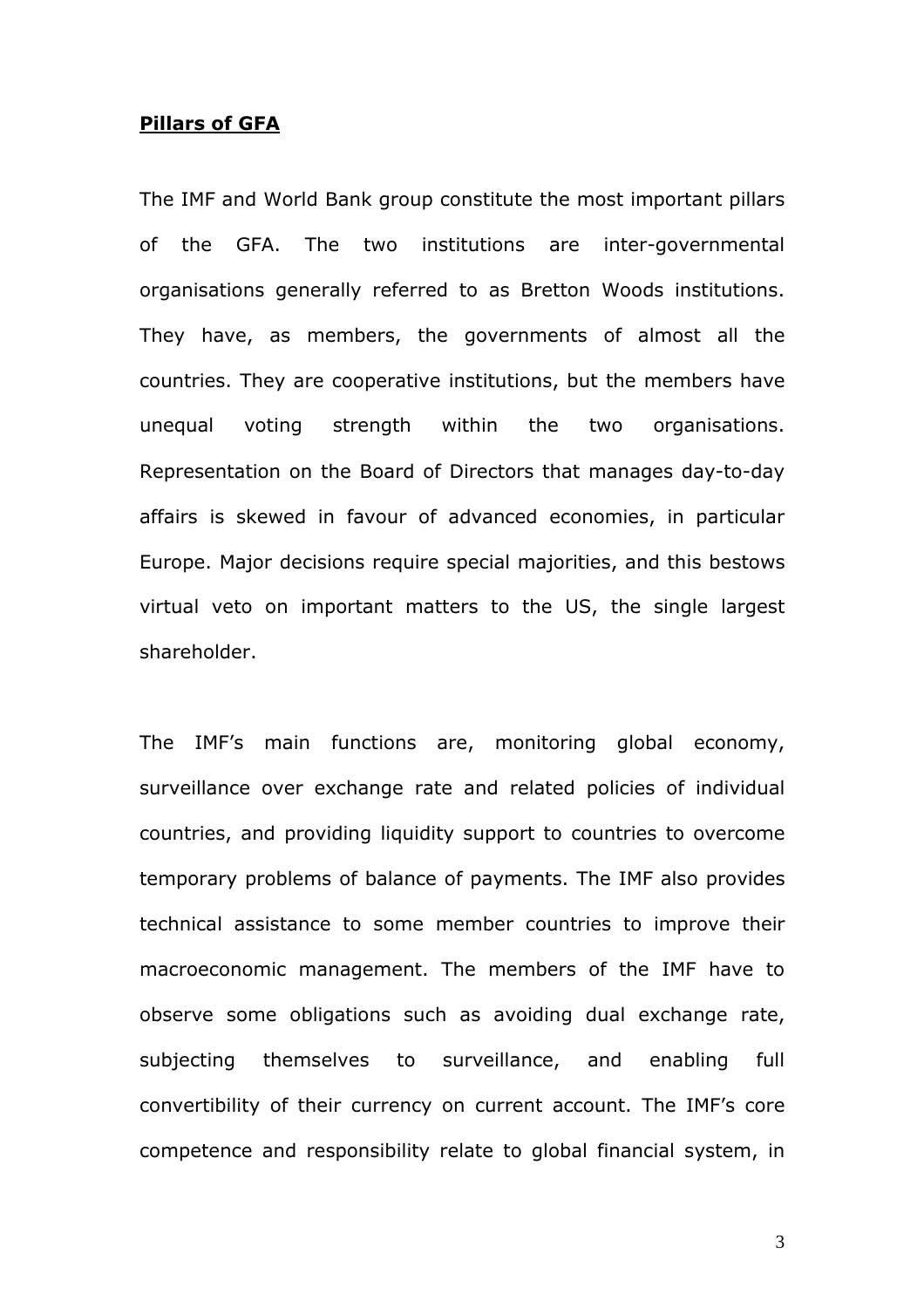particular balance of payments, exchange rate and related macroeconomic policies. The IMF derives its resources mainly from the contributions of member countries, which are supplemented, as necessary, by borrowings from member countries.

The World Bank consists of two entities, namely the International Bank for Reconstruction and Development (IBRD) and International Development Association (IDA). The World Bank is also an intergovernmental organisation with governance arrangements similar to the IMF. The World Bank provides resources and advice to developing countries for economic development. The World Bank group includes private sector affiliate, like the International Finance Corporation and others. The IBRD operates with capital provided by the members and by borrowings from financial markets. The IDA draws its resources from member governments, the IBRD, and repayments and retained earnings.

The WTO, as a third pillar, deals with the subject of international trade and is designed to bring down barriers to trade. The WTO covers, apart from trade in goods, subjects like trade in services and minimum standards for intellectual property protection. The General Agreement in Trade and Services (GATS) of the WTO is designed to establish a multilateral framework of rules for trade in services with a view to ensure expansions of such trade under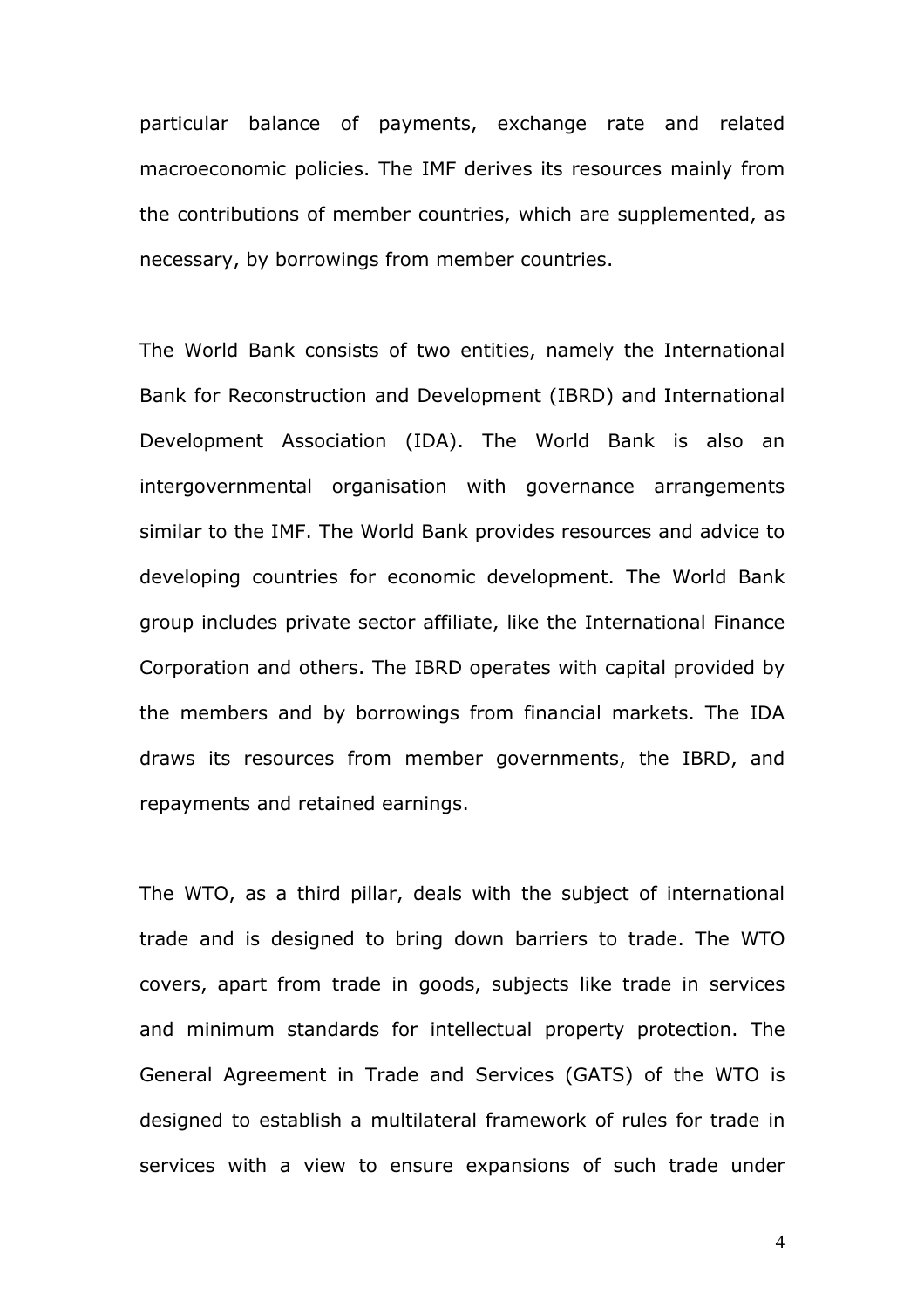conditions of transparency and progressive liberalisation. One of the services covered by GATS is financial services. Financial services cover a wide range of insurance, reinsurance and other insurancerelated services as well as a host of banking and other financial services. The WTO is unique as far as its decision-making methodology is concerned since each member has same weight in voting. The WTO continues the practice of decision-making by consensus, which is defined as absence of formal objection. Since voting is seldom resorted to in practice, in a sense, every WTO member enjoys veto power.

Recently, the G-20 (a group of twenty systemically important countries) has been described as a fourth pillar of the GFA. The Group of Twenty (G-20) Finance Ministers and Central Bank Governors was established in 1999 to bring together systemically important industrialised and developing economies to discuss key issues in the global economy. From 1999 till 2008, G-20 was essentially a discussion forum which ended in the issue of a communiqué. The financial crisis of 2008 came as a rude shock to the global community, in particular to the advanced economies. First, the centre (G-7 / G-8) became the origin of the crisis. Second, the periphery (developing countries) became innocent victims, but was less affected. Third, the financial crisis was spilling over into serious economic and, possibly, a social crisis. It was clear that the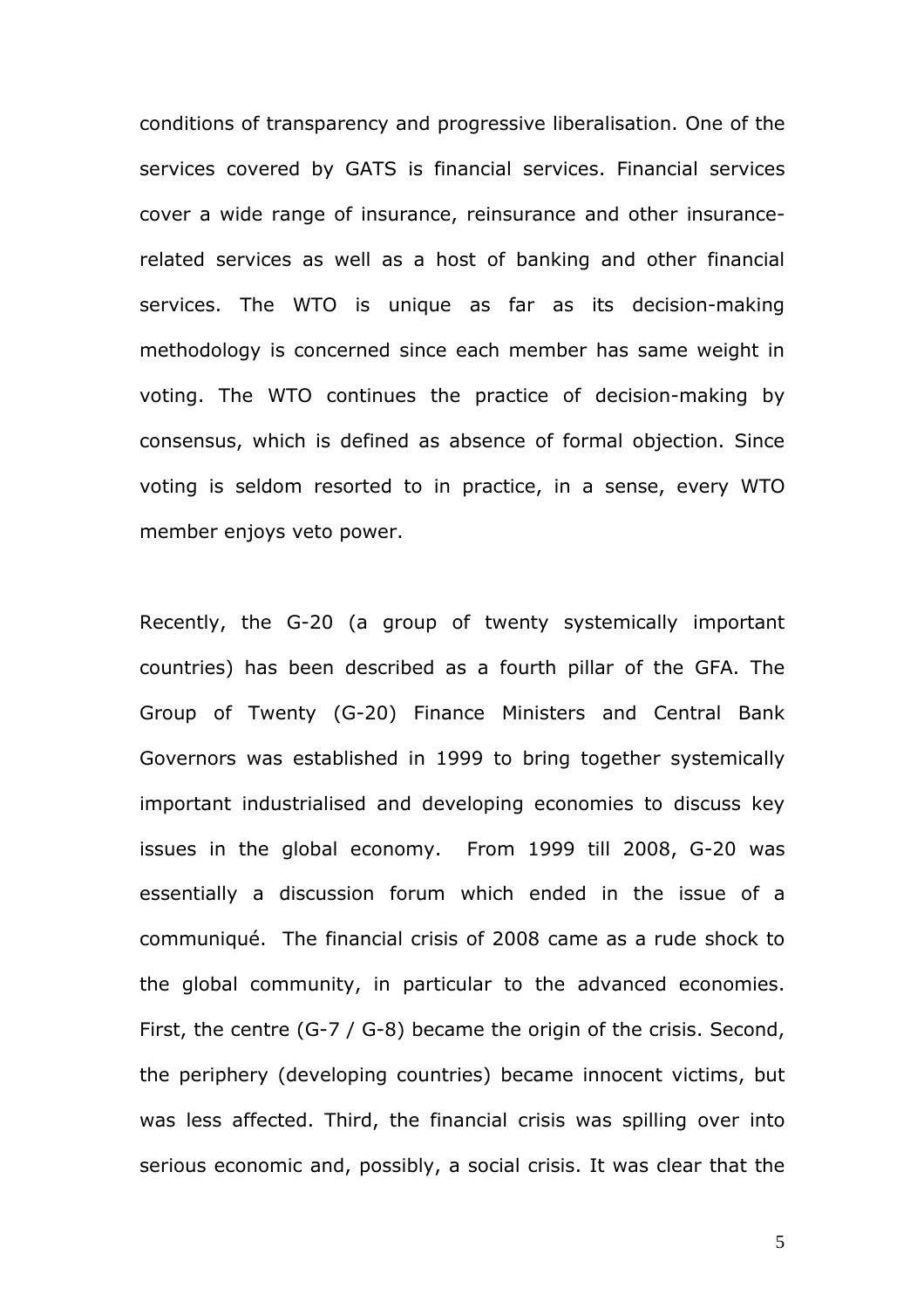crisis in 2008 was essentially global in nature, and the policy responses had to be globally coordinated. These events led to the initiation of Summit Meetings of the G-20 in November 2008 in Washington D.C., with the USA and UK taking a lead in the process. Since then, there have been Summit Meetings at the level of heads of states or of governments. In the context of the management of the crisis and creating a post-crisis world that would be more secure and stable than before, G-20 evolved as the most important economic policy forum in the world.

The Bank for International Settlements (BIS) is an international organisation with some (not all) central banks as members. The BIS fosters international monetary and financial cooperation and serves as a bank for central banks. It acts as a forum to promote discussion and policy among central banks and the international financial community. Its customers are only central banks and international organisations. The BIS plays a critical role in enabling the evolution of standards of capital adequacy for the banking system, and was instrumental in developing Basel standards. The operating arm for this work is the Basel Committee on Banking Supervision (BCBS), which is hosted by the BIS.

There are a host of other international organizations who are also part of the GFA but may not be described as pillars. These are the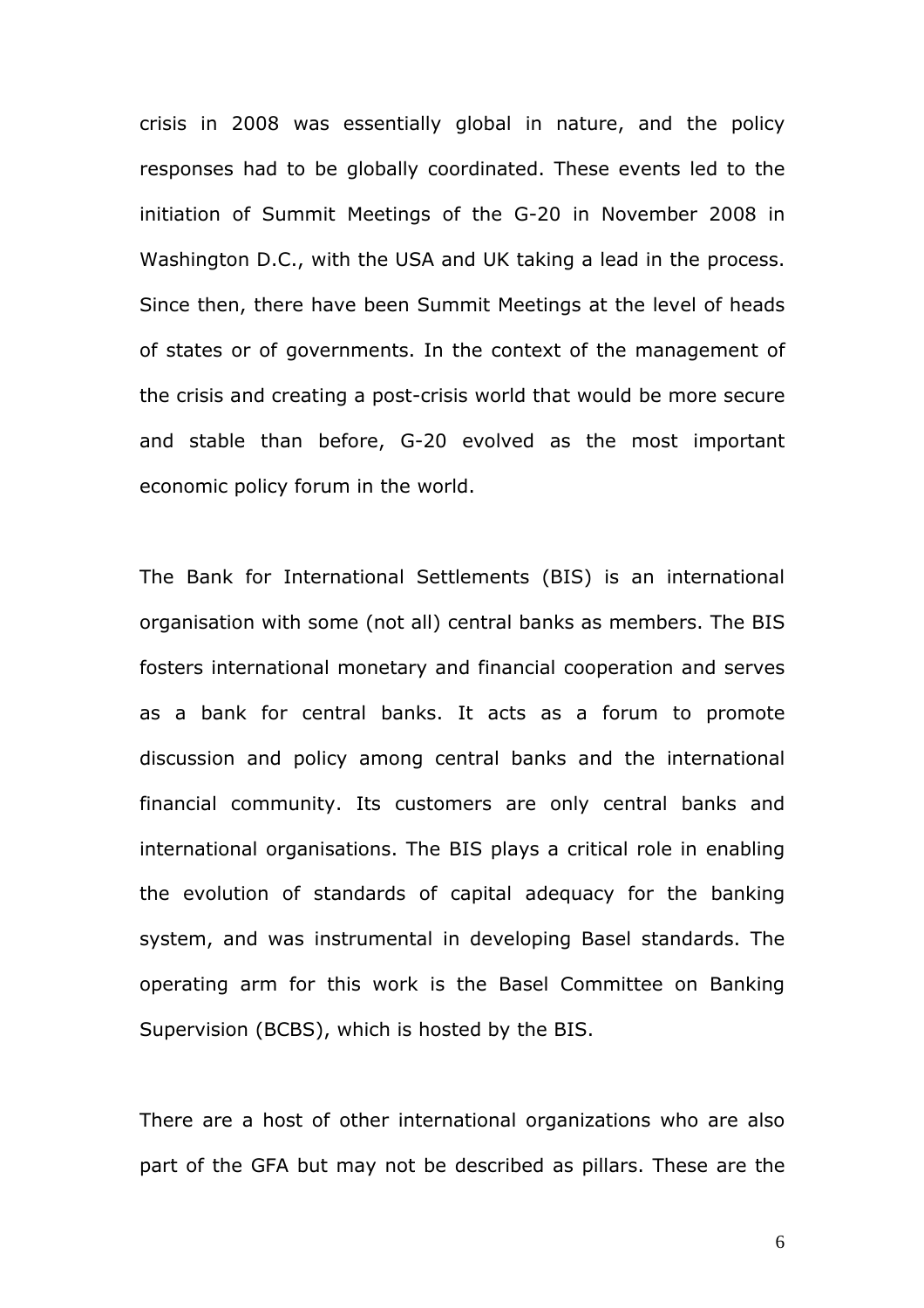Financial Stability Forum (replaced by the Financial Stability Board after the global crisis); the Financial Action Task Force (FATF); the International Organization of Securities Commission (IOSCO); the International Association of Insurance Supervisors (IAIS); the Joint Forum of national regulators in banking, securities and insurance; and the International Accounting Standards Board (IASB). Credit rating agencies which are for profit organisations, are also considered by some to be one of the pillars of the GFA.

#### Context for the New GFA

The global financial crisis has several dimensions but there is a consensus that the GFA was one of the relevant factors in not preventing the crisis. First, macroeconomic imbalances developed, which were a source of financial instability. Second, the surveillance of systemic risk for the global economy was obviously less than adequate. Third, financial markets have been globalised and financial institutions have been operating cross-border finance without adequate global coordination of regulations. In other words, the cross-border arrangements for financial regulation were nonexistent or inappropriate. Fourth, the institutional arrangements for the provision of liquidity support to countries that suddenly faced serious difficulties, and to smoothen the necessary adjustments against shocks were not available. Fifth, infrastructural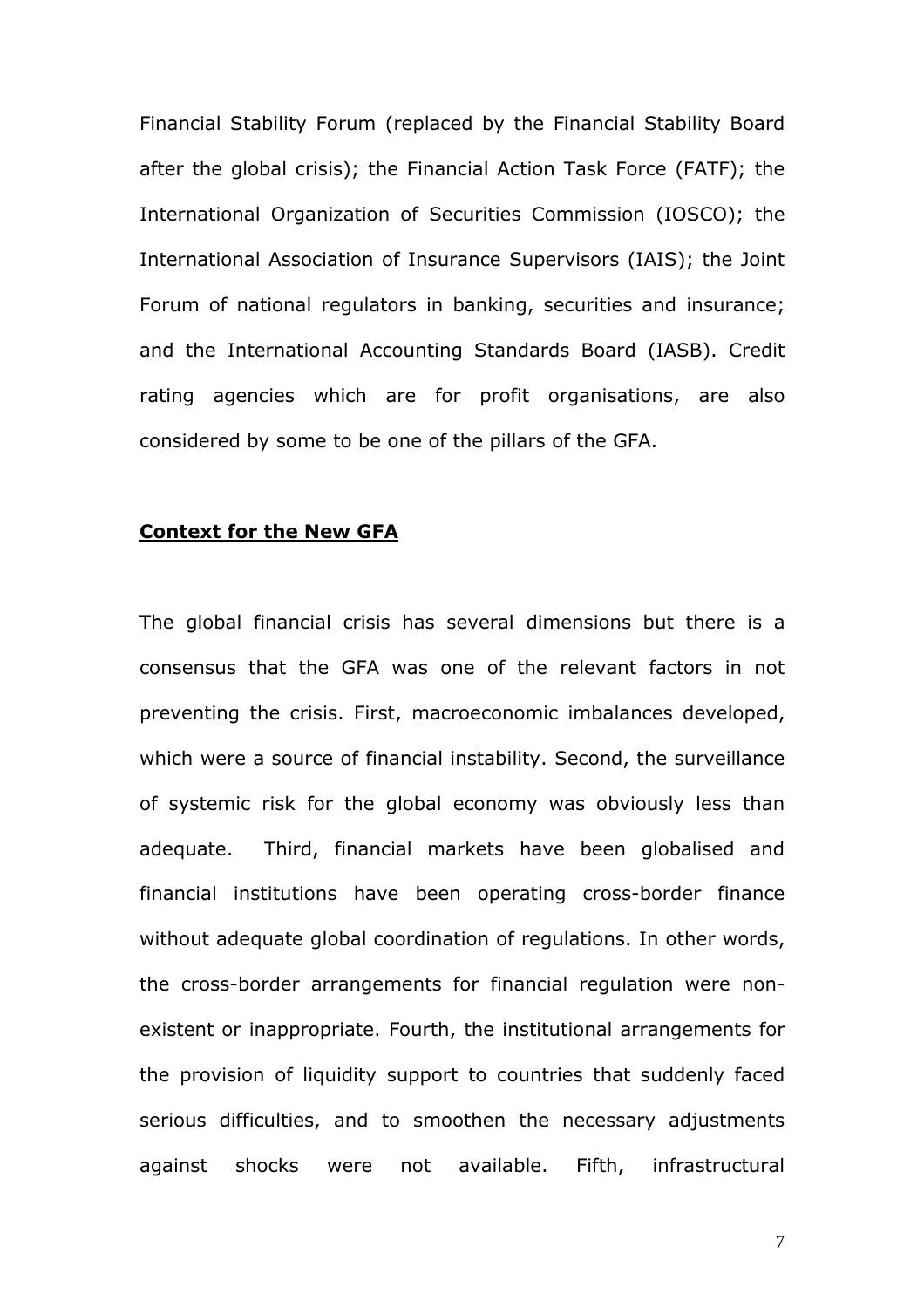arrangements such as credit ratings and international accounting standards proved to be pro-cyclical and hence sources of instability. Broadly speaking, the inadequacies relate to macro-economic policies, financial sector regulations and institutional set up to deal with globalised financial markets. In regard to macroeconomic policy in particular, it was felt that the international monetary system and the exchange rate arrangements were responsible for the generation of macroeconomic imbalance and their perpetuation without necessary correctives.

The gross inadequacies of the GFA were brought into focus as a result of the crisis. In regard to the IMF, there is a recognition that surveillance by the IMF was not sufficiently objective, in the sense that too much faith was placed in a particular ideological position that trusted unfettered markets. It was also felt that the surveillance failed to take account of systemic risks that were building up, in particular the risk to financial stability. Moreover, the IMF has not been even handed in its surveillance in so far as it has not brought out clearly some of the weaknesses in major advanced economies. When the crisis occurred, it was noticed that lendable resources available with the IMF were inadequate to meet the requirements of a number of developing economies. Many of these developing economies had been impacted by the financial crisis mainly because of global circumstances, and not their own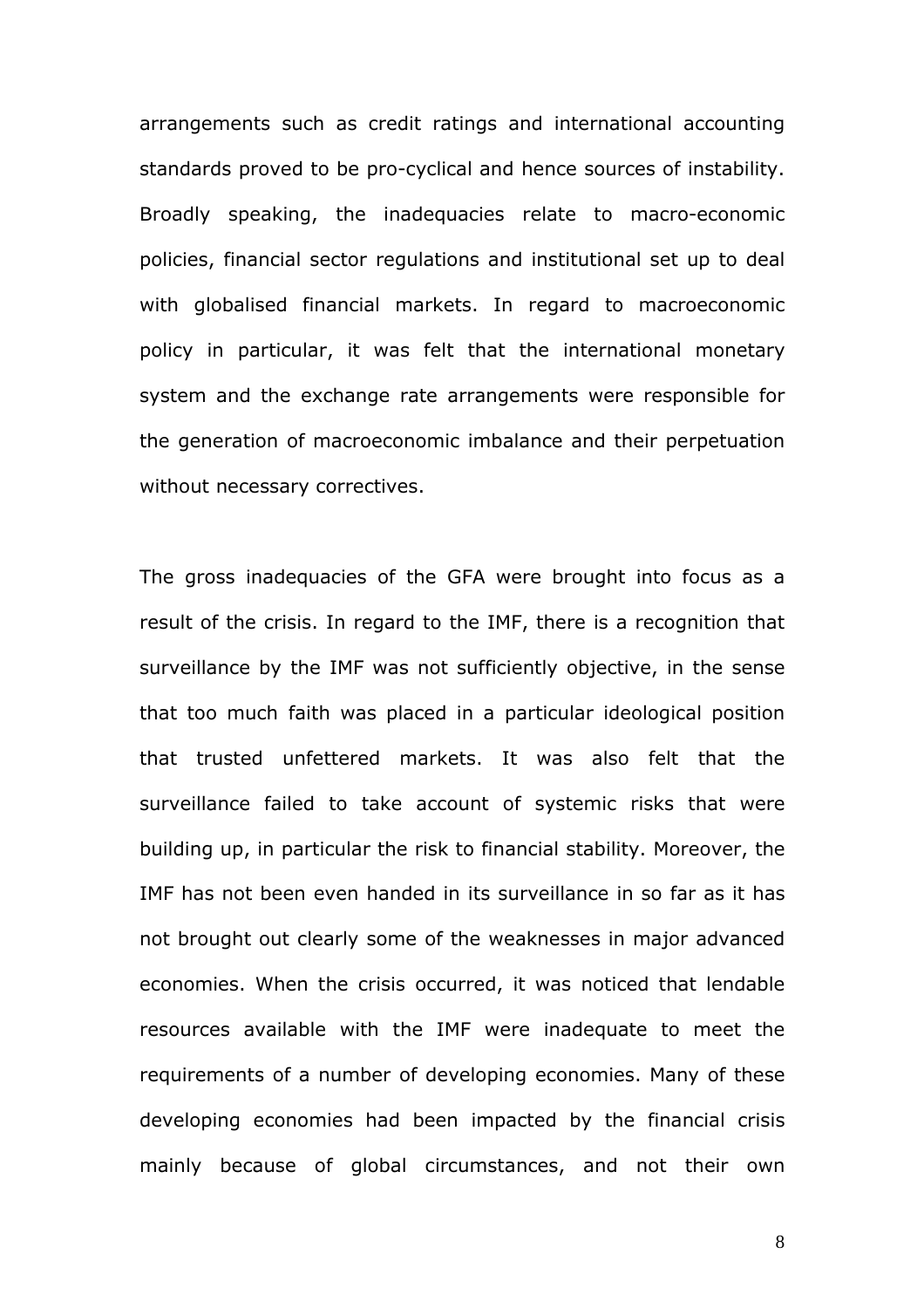weaknesses. Finally, the IMF was not in a position to command adequate legitimacy and trust in view of its reputation built on past experiences. The ownership rights, the design of governance and the composition of the Board were responsible for the infirmities in governance of the IMF, and in any case, did not reflect the changed global economic realities.

In respect of the World Bank, according to many, its contribution in realising the objectives of development, have not been cognisable, though its contribution to thinking on developmental issues is arguably significant. In terms of flow of resources for development, it was playing smaller role in relation to private capital flows. When the crisis occurred, the resources available with the World Bank were less than adequate to meet the demands of developing countries. Above all, the governance structure of the World Bank suffered from weaknesses similar to the IMF. In regard to the WTO, many members have undertaken commitments for liberalising the financial services sector. The push for such liberalisation through the WTO could have been one of the contributory factors to the global crisis.

Within the BIS, which has restricted membership, there is a domination of North America, Europe and the UK, and their ideological preferences. The regulatory standards evolved under the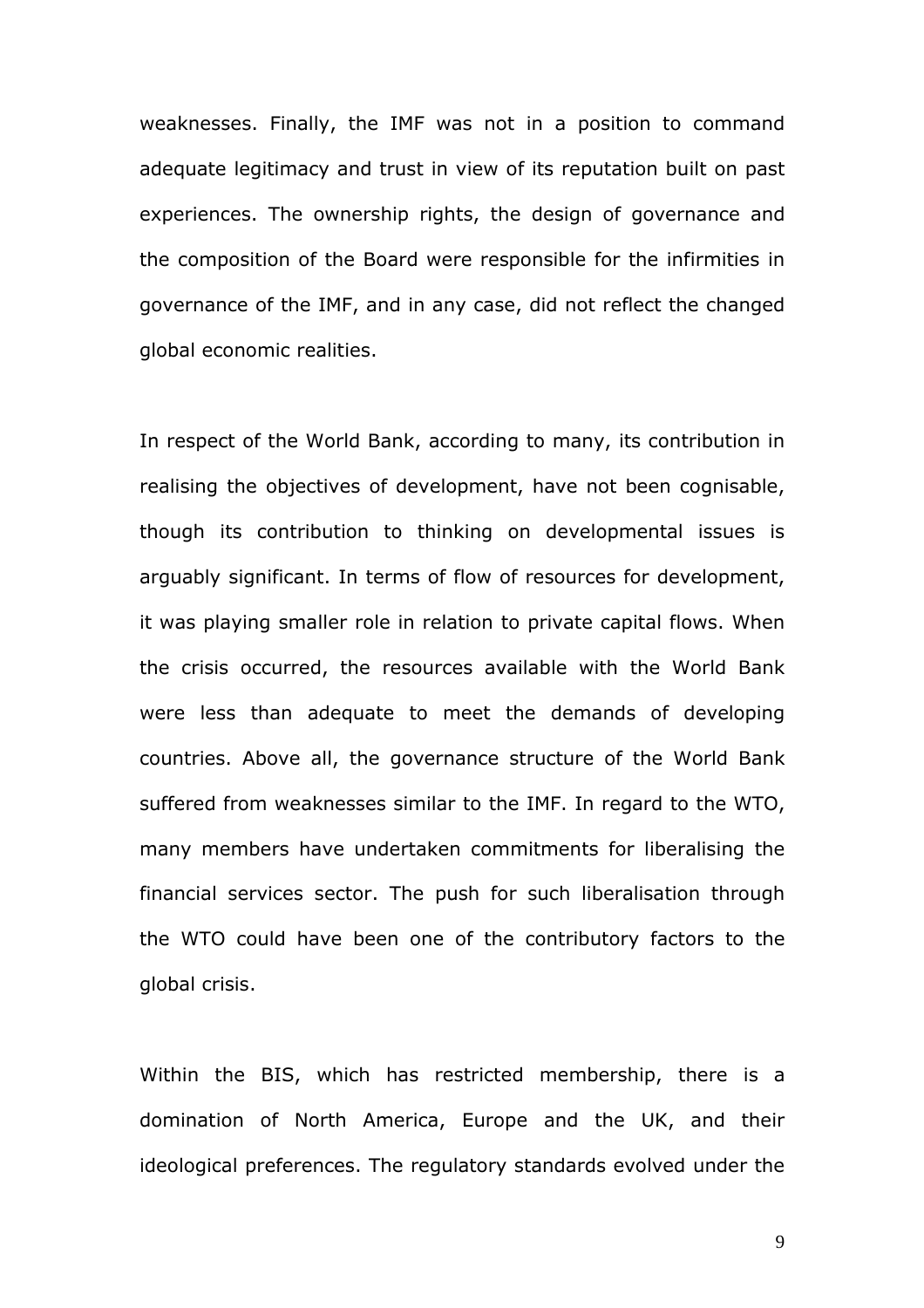aegis of the BIS described as Basel II could not prevent the financial crisis, in particular, the banks' balance sheets. The Financial Stability Forum (FSF) constituted after Asian crisis in 1998, which was the watchdog of the Global Financial Stability had not anticipated the crisis and had not taken any steps to mitigate the impact. Similarly, the G-20 which was also brought into existence in 1999 after the Asian crisis has failed to appropriately anticipate the forces that led to the crisis. These realisations have led to a serious reconsideration of the GFA.

# Past Proposals

It is necessary to recognise that the inadequacies in the Global Financial Architecture are not entirely new. There was a realisation that inadequacies existed. The first and foremost effort to set up a Global Financial Architecture was undertaken after the Second World War. This initiative led to the creation of Bretton Woods Institutions. When US Dollar's link with gold was broken in 1971, there were discussions on the International Monetary System. However, no significant change took place. The major review of the GFA took place consequent upon the Asian crisis. There were several proposals, particularly within academic circles. The first proposal related to lender of last resort. It was noted that during the 1990s, the G-7 group of industrialised countries, i.e. the US,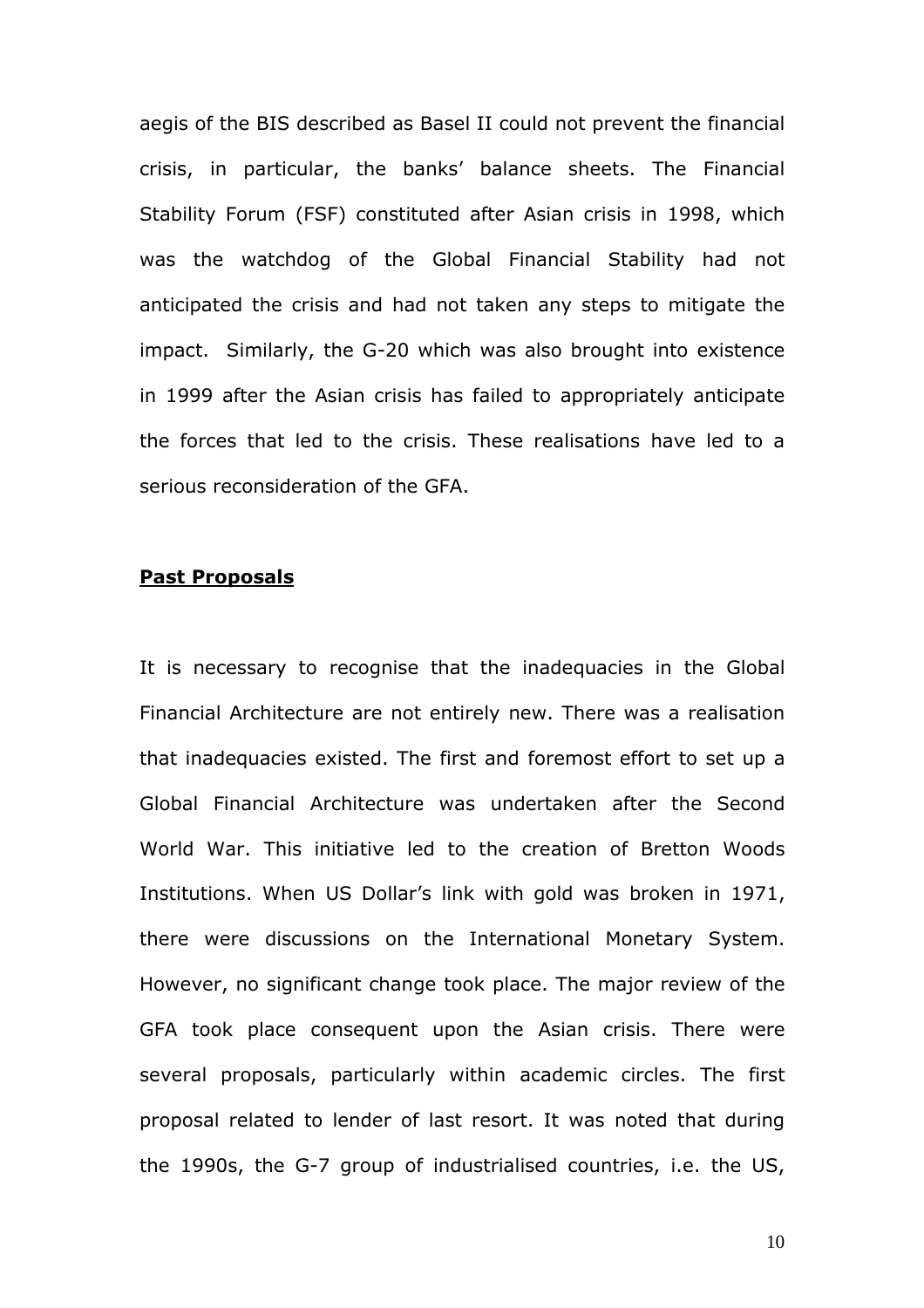Japan, Germany, France, UK, Italy and Canada acting in close coordination with the IMF and World Bank, had performed the functions of the global lender of last resort. It was, however, observed that the resources available for the lender of last resort were grossly inadequate. First, it was felt that a larger fund for the IMF as a lender of last resort may encourage banks in industrialised countries to take more risks and, at the same time, encourage developing countries also to take on huge external liabilities. No significant progress was made in increasing resources for the IMF. Second, an international financial manager was proposed. The crisis manager may not necessarily need large resources, but should be in a position to provide comfort to the international community. The issue was whether functions of the crisis manager and lender of last resort can be separated.

A third proposal was to set up an International Bankruptcy Court in order to adjudicate debt issues between sovereign debtors and their creditors. This was expected to be similar to Chapters 9 and 11 of the US Bankruptcy Law. There is, however, a difference in the sense that in regard to a domestic bankruptcy, fixed assets can be seized and action can be taken against the Board of Directors of the company. No such options are available in regard to a country. However, there was a major difference, viz., countries have a sense of continuity and, therefore, there were strong incentives to honour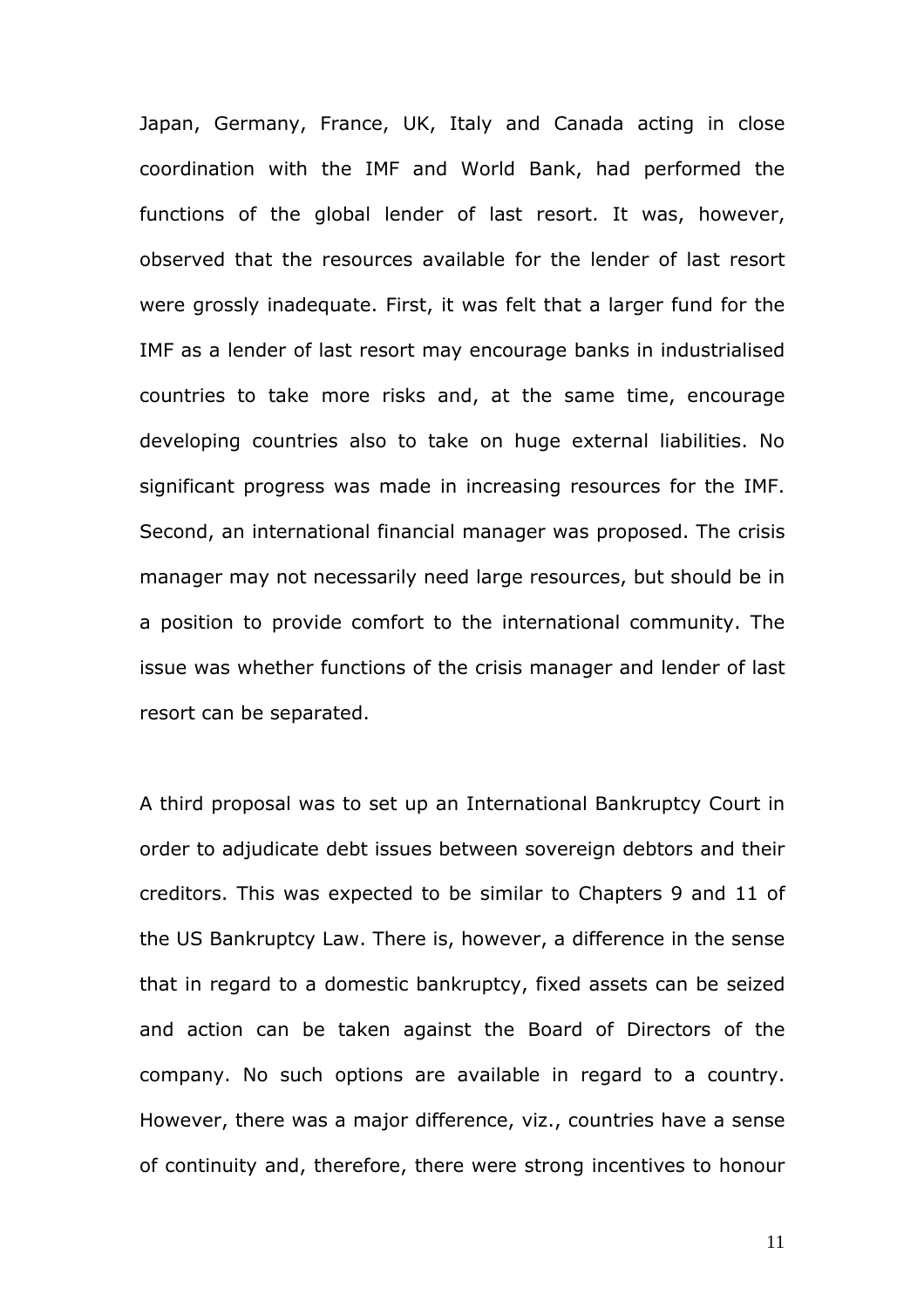their debt obligations so that they continue to be credit worthy. The International Bankruptcy Court, however, may help in coordinating expectations about a good international sovereign borrower and a good international sovereign lender. An international authority to insure institutional investors against debt defaults was proposed. The authority would insure loans in advance when they are floated, and the G-7 would deny bailouts of loans that were not insured. There was a view that there should be no lender of last resort at all in global finance so that both lenders and borrowers are prudent.

Some proposals related to a global financial regulatory authority to be run by investment professionals to oversee both banks and nonbank financial intermediaries. It was felt that this would help harmonise standards of global regulation. Increasing transparency and improving financial regulation in developing countries was a more acceptable proposal. An international deposit insurance corporation to insure sovereign debt issues with floating rates was another suggestion.

A world monetary authority akin to the ECB but on a global scale, was also proposed. The world monetary authority would have the ability to issue currency to address global liquidity flows. In addition, proposals to impose controls on capital flows were also propagated. This will control capital inflows or capital outflows, or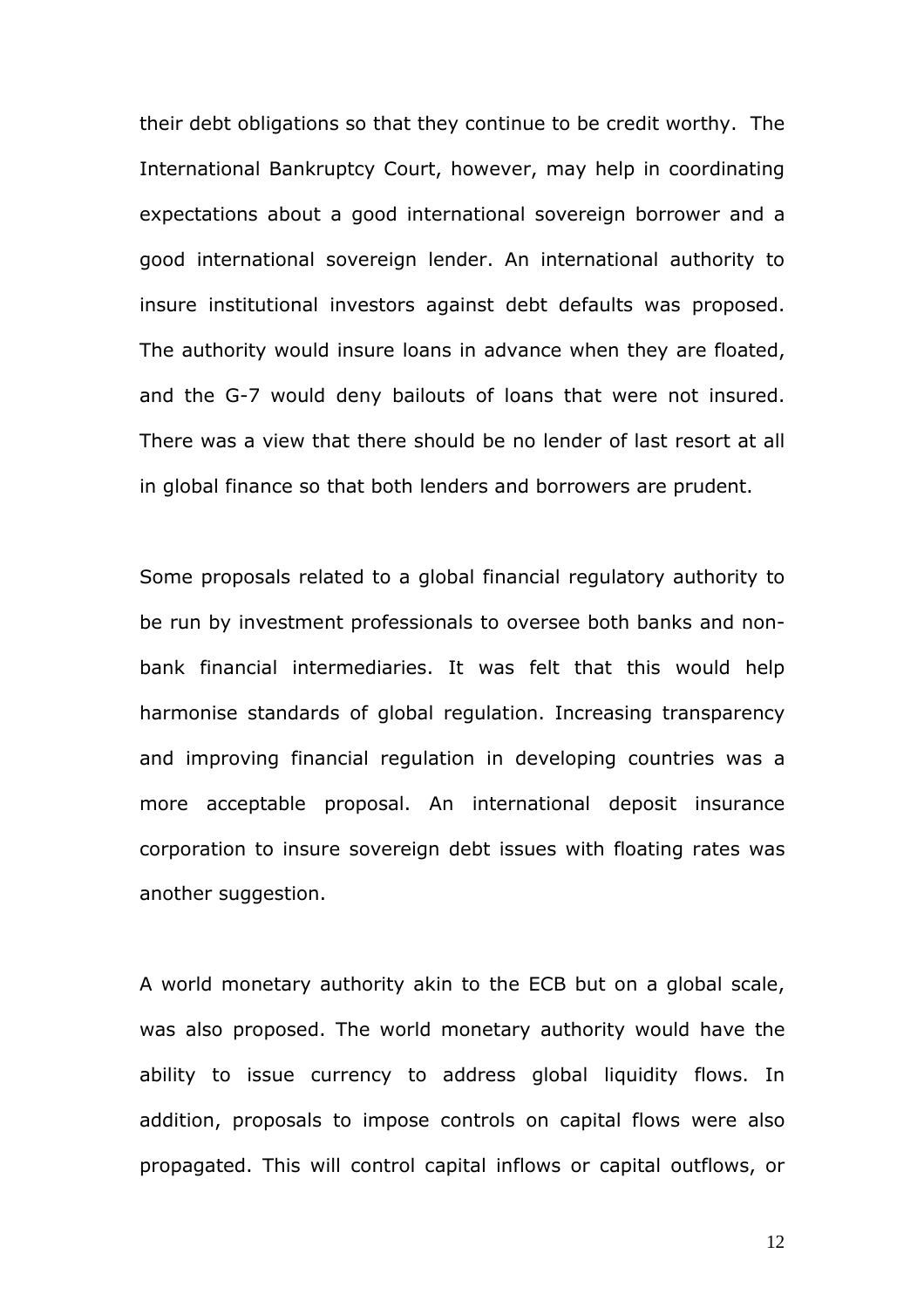both. Build-up of higher level of foreign reserves was considered as yet another option. Finally, opening up more to foreign banks was suggested to reduce the costs of any bail out after the crisis. Yet another suggestion was that there should be a correction to the bias in favour of debt-financing. There is a bias towards debt-finance since there is no risk sharing, and international debt contracts are often enforced through creditor country codes and G-7 institutions.

## Past Initiatives

It is interesting that almost none of the above proposals or improvements in the GFA were considered seriously among policy circles. The problem at that time was considered to be essentially one of the debt of developing countries, and one of inadequate development of financial markets and weak regulation of the financial sector. The problem was also thought to be one relating to currency markets and relating to the banking sector of developing countries. In brief, the problem was essentially local and marginally of global significance. Accordingly, three changes were brought about in the GFA. The FSF, a forum of select advanced economies and important financial centres, was brought into existence to monitor financial stability. This was working mainly under the aegis of the BIS. The G-20 was constituted consisting of both developed and developing countries. The objective was to bring together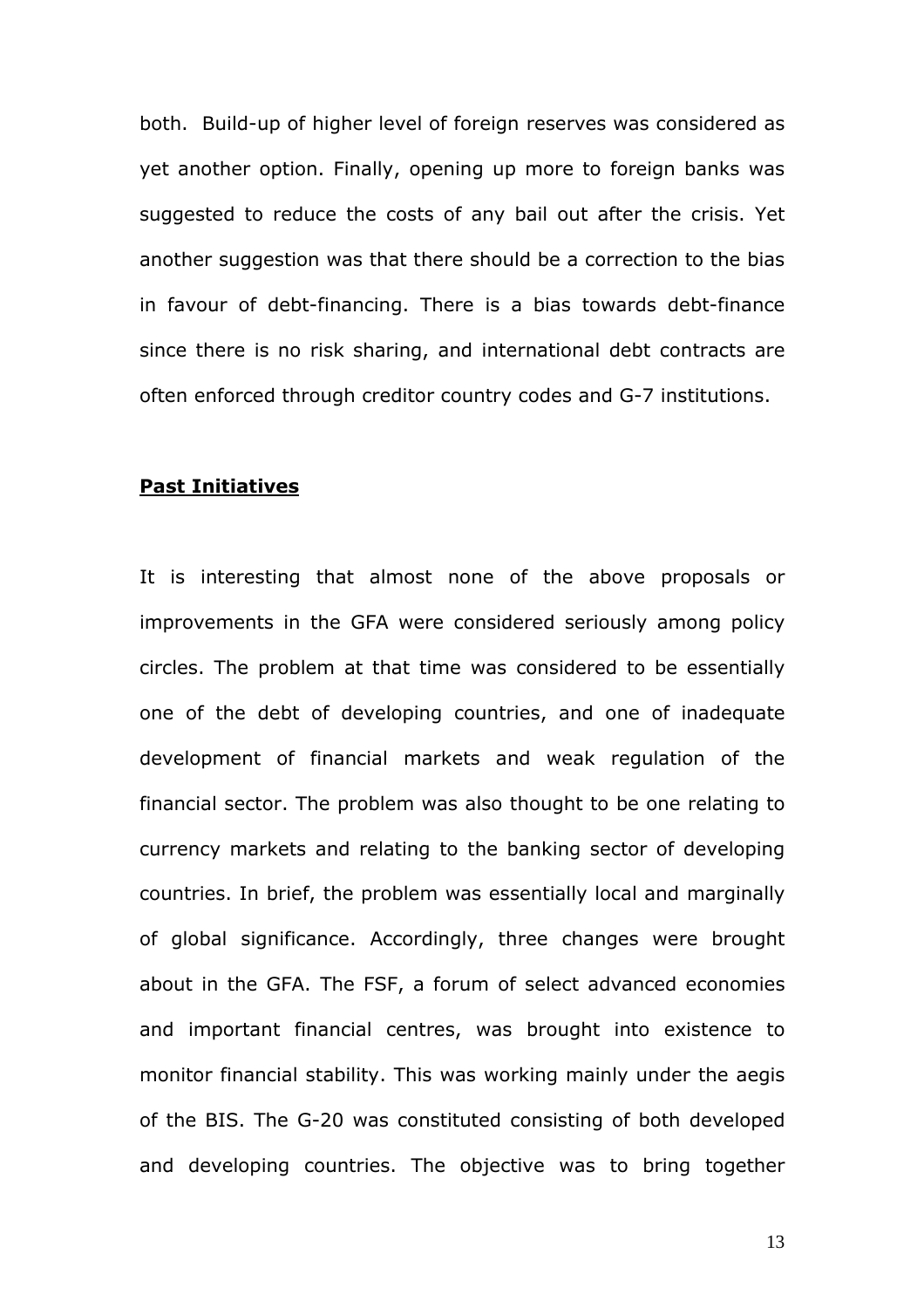systemically important industrialised and developing economies to discuss key issues relevant for global economic stability. This had both, finances ministers and governors of various countries. The BIS, IMF and World Bank took initiatives to have a set of internationally acceptable standards and codes in regard to the financial sector. The Financial Sector Assessment Programs (FSAPs) were initiated in respect of most countries. A very modest beginning was made to change the composition of voting strength in the IMF and World Bank to reflect changing global realities in economies and trade.

# Current Approaches

As a result of the current global financial crisis, some of the proposals which were originally mooted soon after the Asian crisis are, in a way, being revisited more seriously than before. There is better appreciation of the problem as being global in nature, though in reality the problem was in advanced economies but was transmitted through contagion to many developing economies. It is interesting that the role of two new institutions in the GFA (G-20 and FSF, constituted in 1999) which were created consequent upon the Asian crisis, and which failed to address the issue of financial stability has now been expanded and strengthened.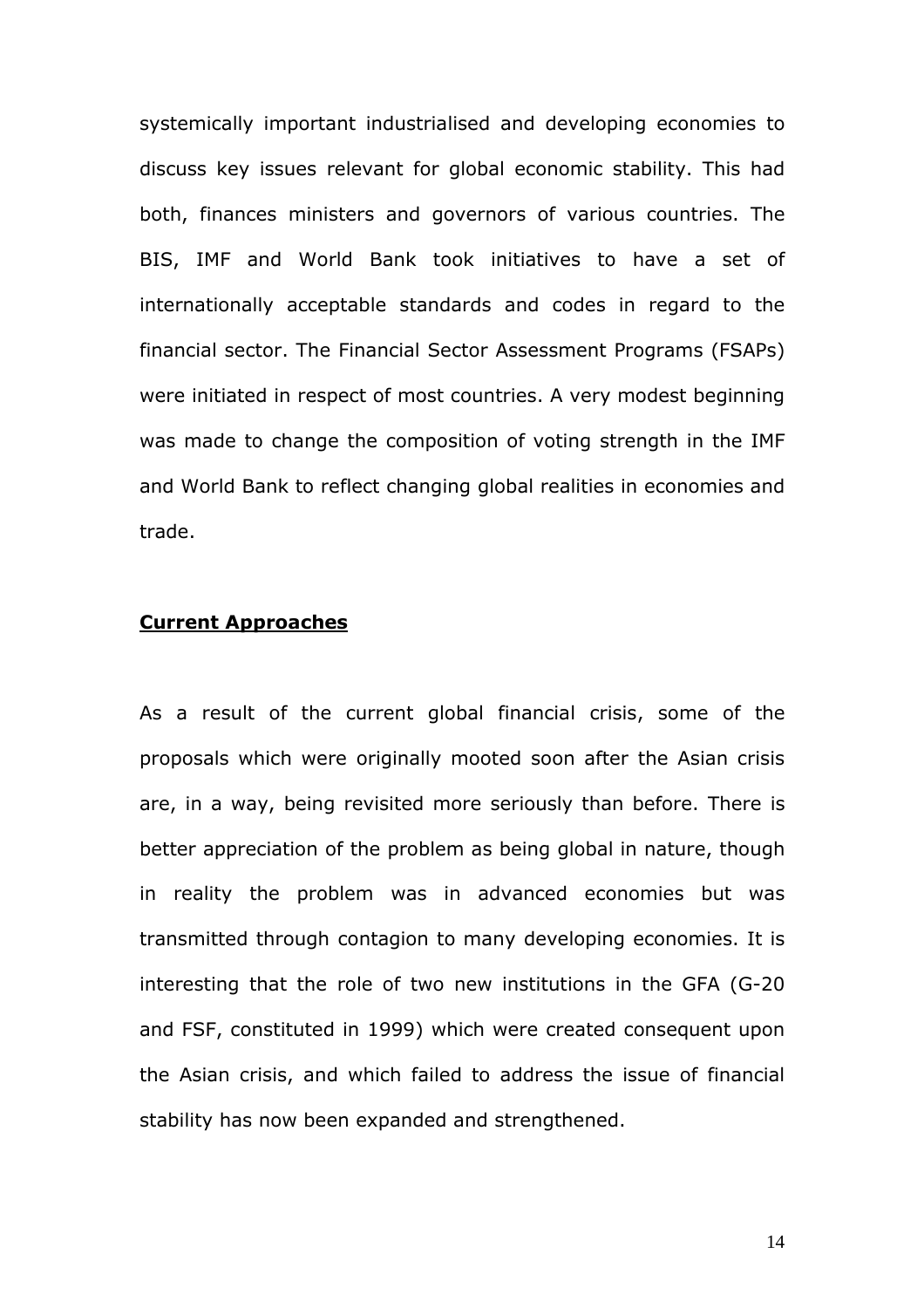It is also necessary to note that during the period between Asian crisis and the current crisis the role of the IMF in handling the Asian crisis had come in for severe criticism. The stigma attached to obtaining resources from the IMF was intensified on account of its role in Asia. Subsequent to the Asian crisis, there have been crises in developing economies, in particular, in Latin America, which required support from the IMF. However, as the global economy picked up considerable growth momentum, the demand for support from the IMF waned. Operational income for the IMF reached a stage when was difficult to maintain itself. There was a feeling in some circles that the IMF has become somewhat irrelevant while many felt that it was necessary to have a global institution conducting economic surveillance over countries and over the global economy.

Asian economies in the light of experiences from the crisis of 1997 improved their performance in a dramatic manner, and they built significant reserves as a deliberate policy of self-insurance. The World Bank was, in the meantime, not in a position to significantly increase its net transfer of resources. The BIS expanded its membership to include some central banks of developing countries. In brief, the GFA almost went out of active agenda in the consideration of the global economy in the events leading to the current crisis. The crisis brought the GFA back into sharp focus.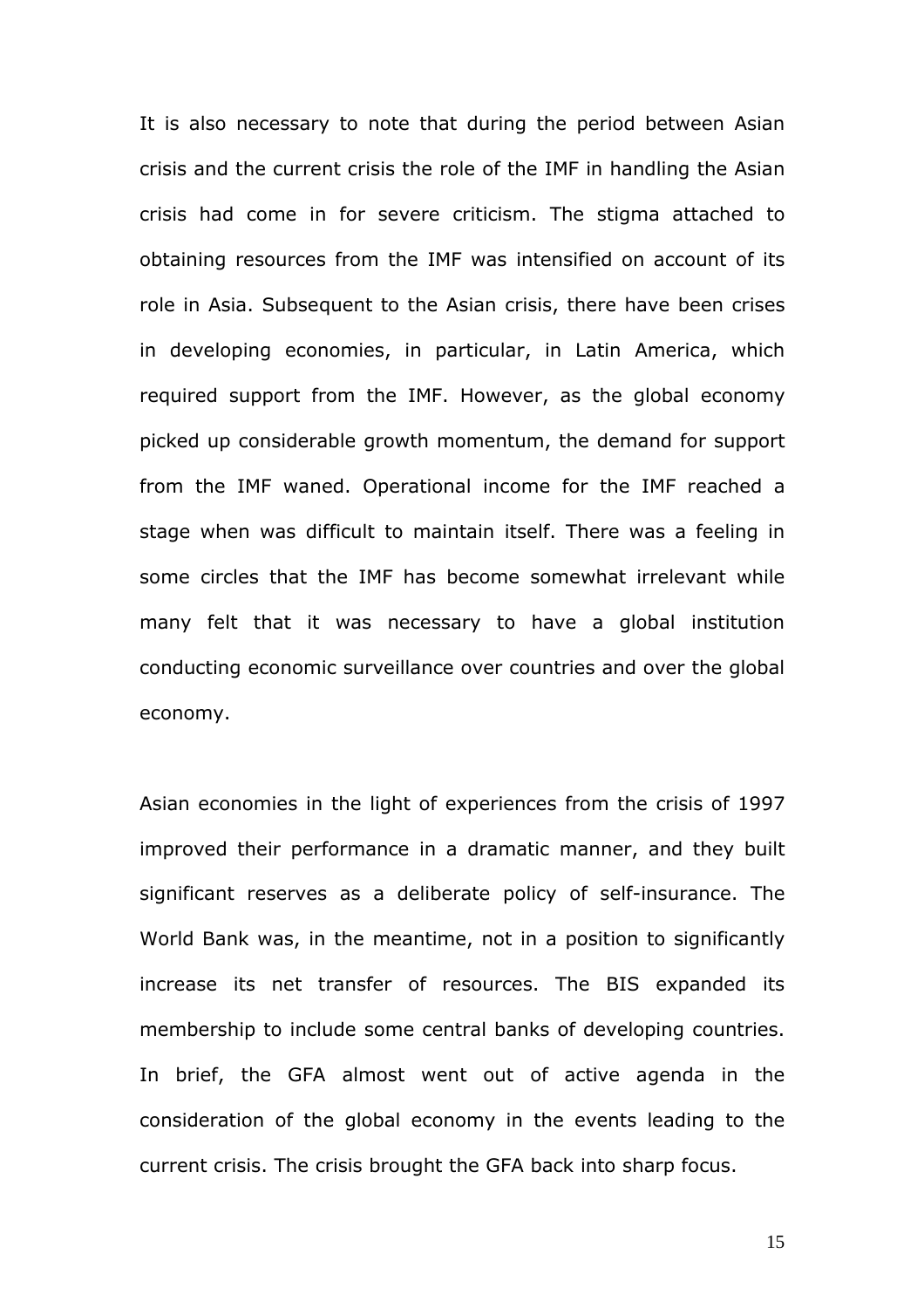There are two possible approaches to the design of the new GFA under discussion, viz., to create new institutions to replace or supplement the existing global institutions. These include institutional framework for a new global reserve system including establishment of a global central bank, a global economic coordination council, an international debt restructuring court, and above all a new Bretton Woods conference to consider a new GFA. Those who advocate in favour of new institutions argue that the existing architecture cannot be improved through marginal changes, in view of the inherent structural weaknesses in the institutions, their lack of credibility, their poor track-record and above all their resistance to divert, in the substance and style, from the entrenched interests in existing institutions. They also argue that such a process of designing a new GFA should not be difficult since the world is far more conducive to global cooperation now than before. On the earlier occasion, discussions took place soon after the Second World War and it was possible to come to an agreement through intellectual exercise backed by political considerations. The current crisis is of such magnitudes that a fundamental change in the institutional structures is called for, and hence a new GFA is required.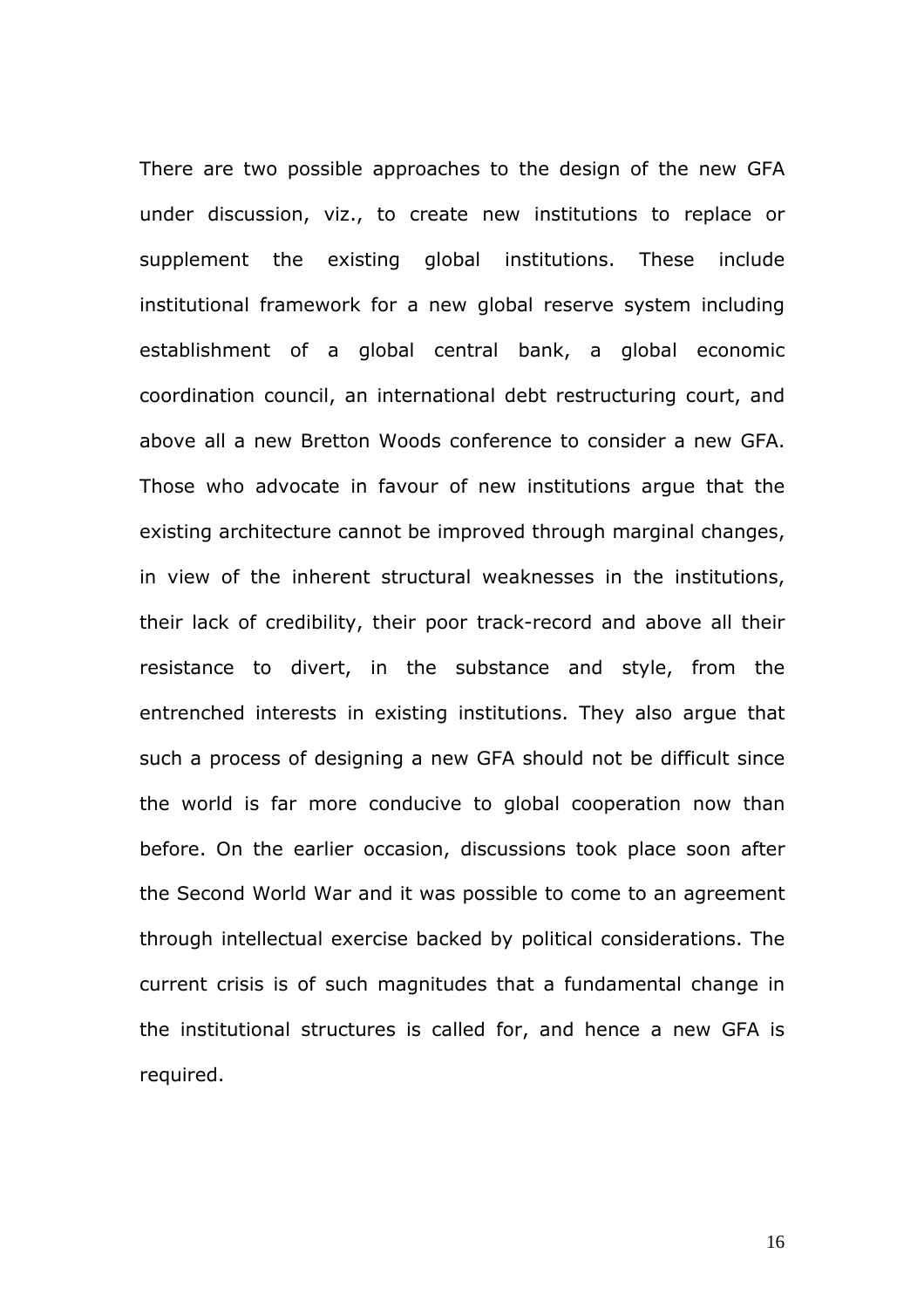An alternative approach is to proceed on the assumption that creating new institutions would be an extremely complex process and hence it would take time. It would also divert attention from the immediate tasks. More important, the existing institutions are repositories of talent, skill and experience which could be built upon. Hence, it is also argued that since there is a clear recognition of the problems arising out of the crisis, it is possible to effect improvements to the existing institutional structures and their way of functioning, with a proper mandate and direction. On balance, the consensus appears to be in favour of reforming the existing institutions. In other words, the current approach is that a new GFA should be through reforming existing institutions rather than building new institutional structures.

The fundamental weaknesses of the International Monetary System which is closely related to but not exactly a part of the GFA, have been placed on the table as an issue. It has been recognised by most analysts that it is an issue which has to be addressed, but it is not easy to find technical solutions that would be politically feasible, and in any case, the transition would be complex. However, in view of the urgency as well as the necessity to explore improvements in the International Monetary System, ways are being explored by which SDR or SDR like mechanisms can be strengthened and utilised, with the IMF playing a critical role. Such a critical role could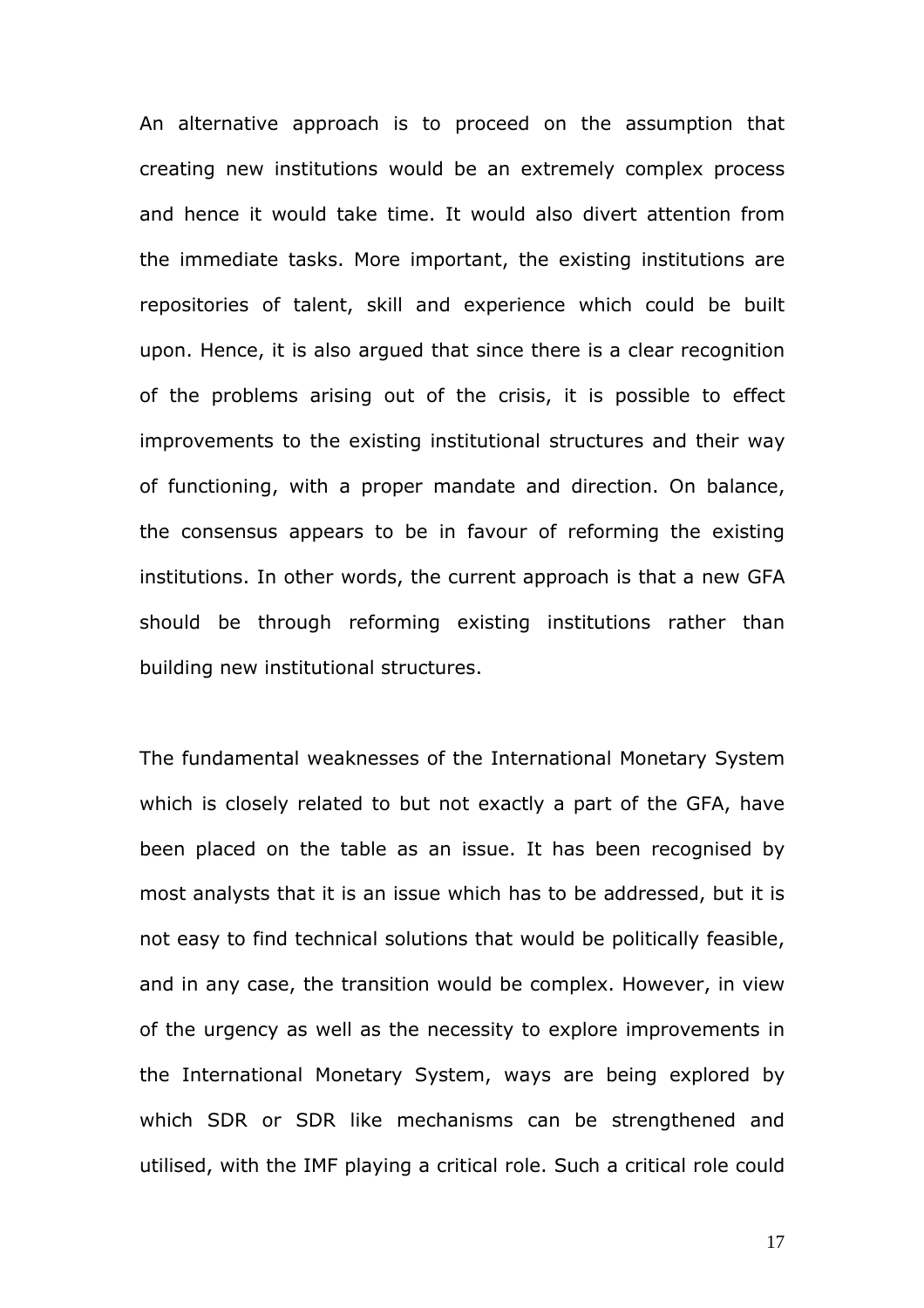be through sub-structures of the IMF. This is an issue on which considerable debate should be expected in the near future.

## New Initiatives

Several initiatives have been taken by the IMF for internal reform, under the overall direction of the G-20. First, the IMF has initiated a process of reappraisal of its policies as evidenced from several research documents. It is not very clear whether the open mind and objective approach, as found in the research documents, is being reflected in the IMF operations.

Second, in regard to surveillance, the coverage of the financial sector has been increased and its assessment is being integrated into surveillance mechanisms. There is greater effort to address systemic issues in the surveillance while ensuring even handedness. In fact, in September 2010, the IMF made it mandatory for twentyfive jurisdictions with systemically important financial sectors to undergo financial stability assessments under the FSAP every five years. Selection of countries for mandatory assessments has been based on the size and interconnectedness of their financial sectors,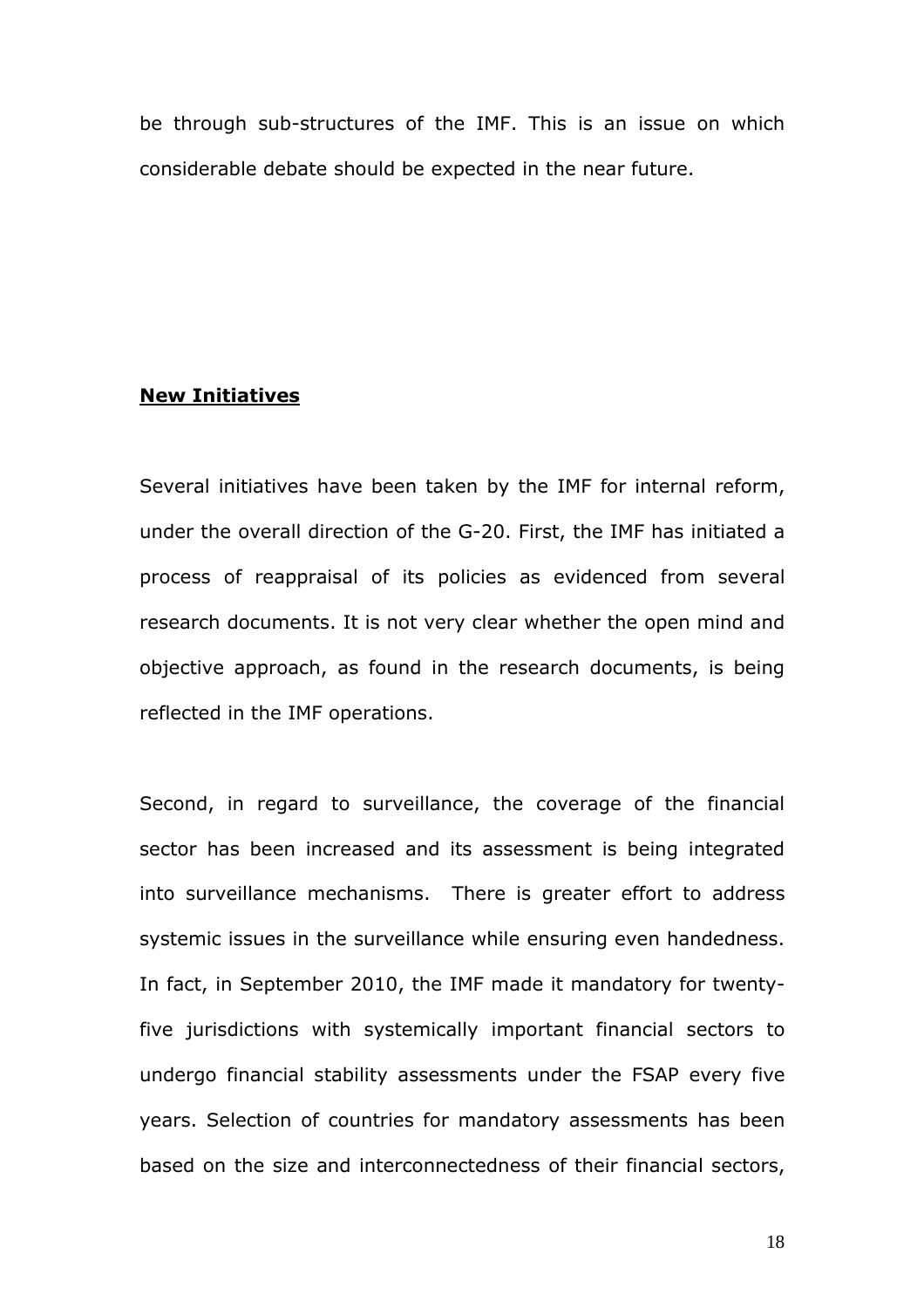and will be reviewed periodically to make sure it reflects developments in the global financial system.

Third, lendable resources have been enhanced through several channels in particular through additional borrowings under the IMF's New Arrangements to Borrow.

Fourth, global safety nets are being put in place. For countries which have strong policies and fundaments, there is an option of an assured resource by opting for flexible credit line. For countries which have policy strengths in most areas, they may opt for precautionary credit line which will make resources available but with ex-post (after disbursement) conditionality. The IMF is also examining the possibility of global stabilisation mechanisms as part of the global safety nets. It is not clear whether the possibility of collateral lending to supplement conditionality is being explored. Above all, effort is being made to erase stigma associated with approaching the IMF.

Fifth, with its program of lending to Greece in association with the ECB, the attitude of the IMF to link with regional bodies is under reappraisal.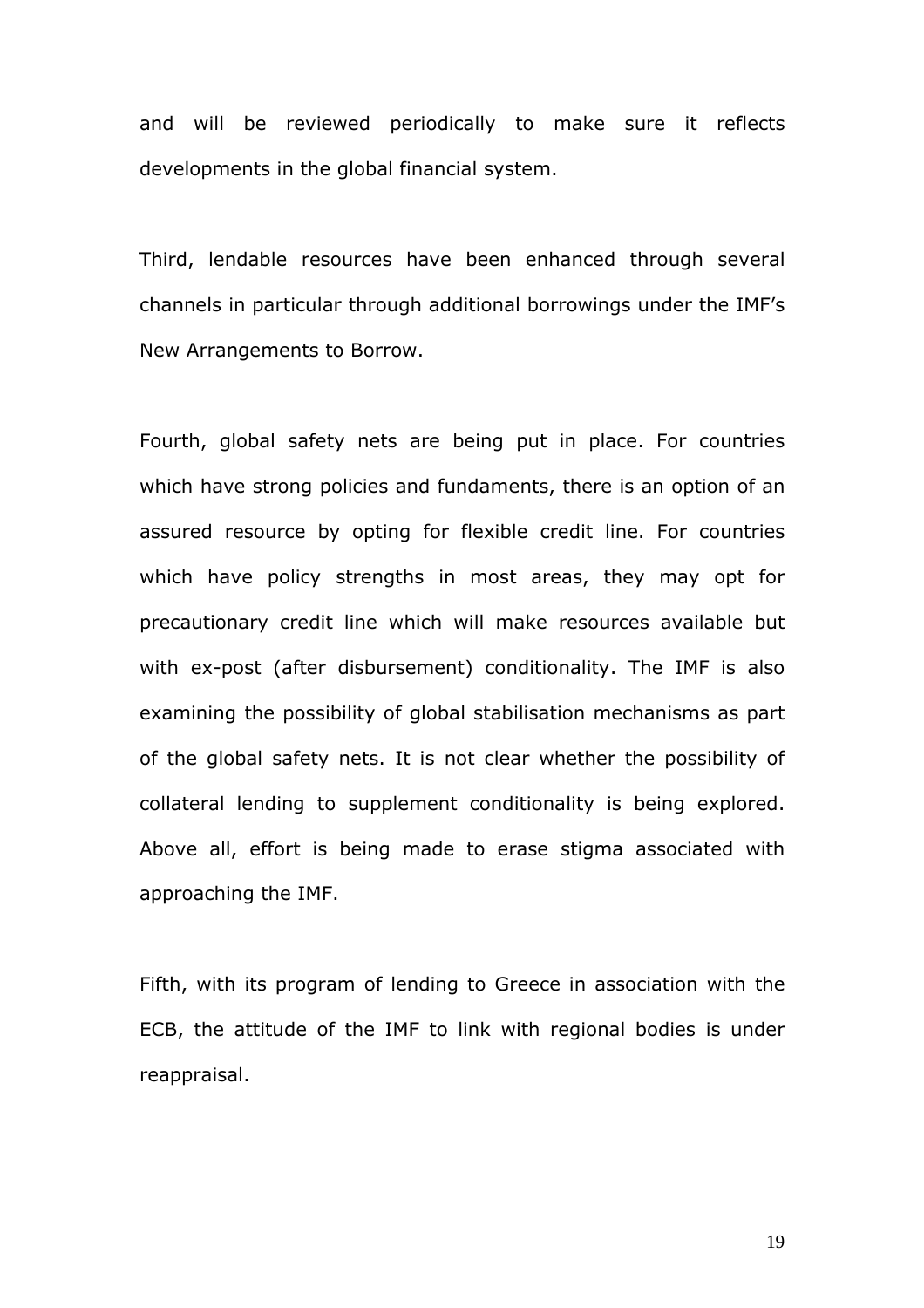Finally, in regard to governance, agreemnt has since been reached in G20 on October 23<sup>rd</sup>, 2010 for a shift in quota shares in favour of dynamic EMEs and under represented countries of over six per cent while protecting the voting share of the poorest. India's quota share will improve from 2.44 per cent to 2.75 per cent. Europe will give up two of its seats on the Board.

In 1978, the Articles of Agreement of the Fund were amended to allow the setting up of a Ministerial Council of the IMF. Unlike the IMFC which is an advisory body, the Council would be a decisionmaking body with voting based on the current vote shares in the IMF. The composition of the Council is similar to the Executive Board. The Council will also have powers delegated to it by the Board of Governors. The activation of the Council requires a majority of 85 per cent of the voting power of the Board of Governors. The activation of the Ministerial Council has been recommended by the Independent Evaluation Office of the IMF and an Expert Group chaired by Trevor Manuel, the former Finance Minister of South Africa. However, there is no indication of action on this part.

In regard to the World Bank, lendable resources have been enhanced. The voting shares of developing and transition countries are being increased by 3.13 percentage points (from 44.06 per cent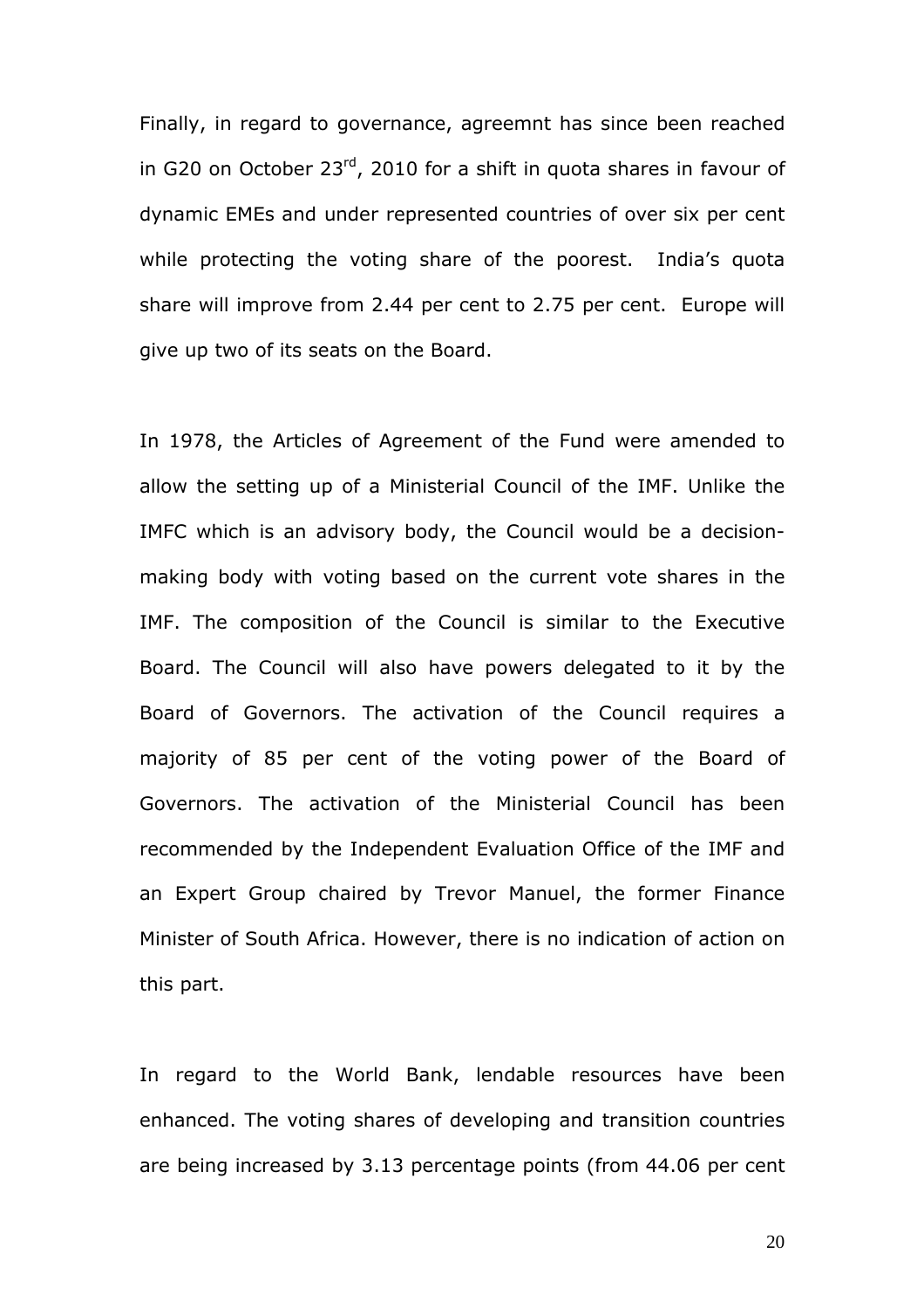to 47.19per cent). Authorised capital of the bank is also being raised. For multilateral development banks as a whole, the capital base is being increased by 85 per cent. During the crisis, the World Bank had extended assistance to several developing countries and there has been front loading of IDA disbursements. There is however, resentment among several less developed countries that several countries like China and India continue to draw resources from the IBRD and IDA on a significant scale.

As regards the WTO, there has been no significant debate on the implications of the financial crisis. In its functioning and commitment of the members, the FSF has been expanded to include several developing countries virtually mirroring the composition of the G-20. The FSB has been functioning as the operating arm of the G-20 in regard to the financial sector. This includes monitoring of standards and codes, and setting up regulatory standards. The recently released BCBS guidelines on Basel III focuses on five aspects of financial sector regulation, viz., micro-prudential regulation specially for capital adequacy; macro-prudential regulation in terms of countercyclical measures; addressing liquidity issues; improving trade practices in regard to financial markets; and special provision for systemically important institutions.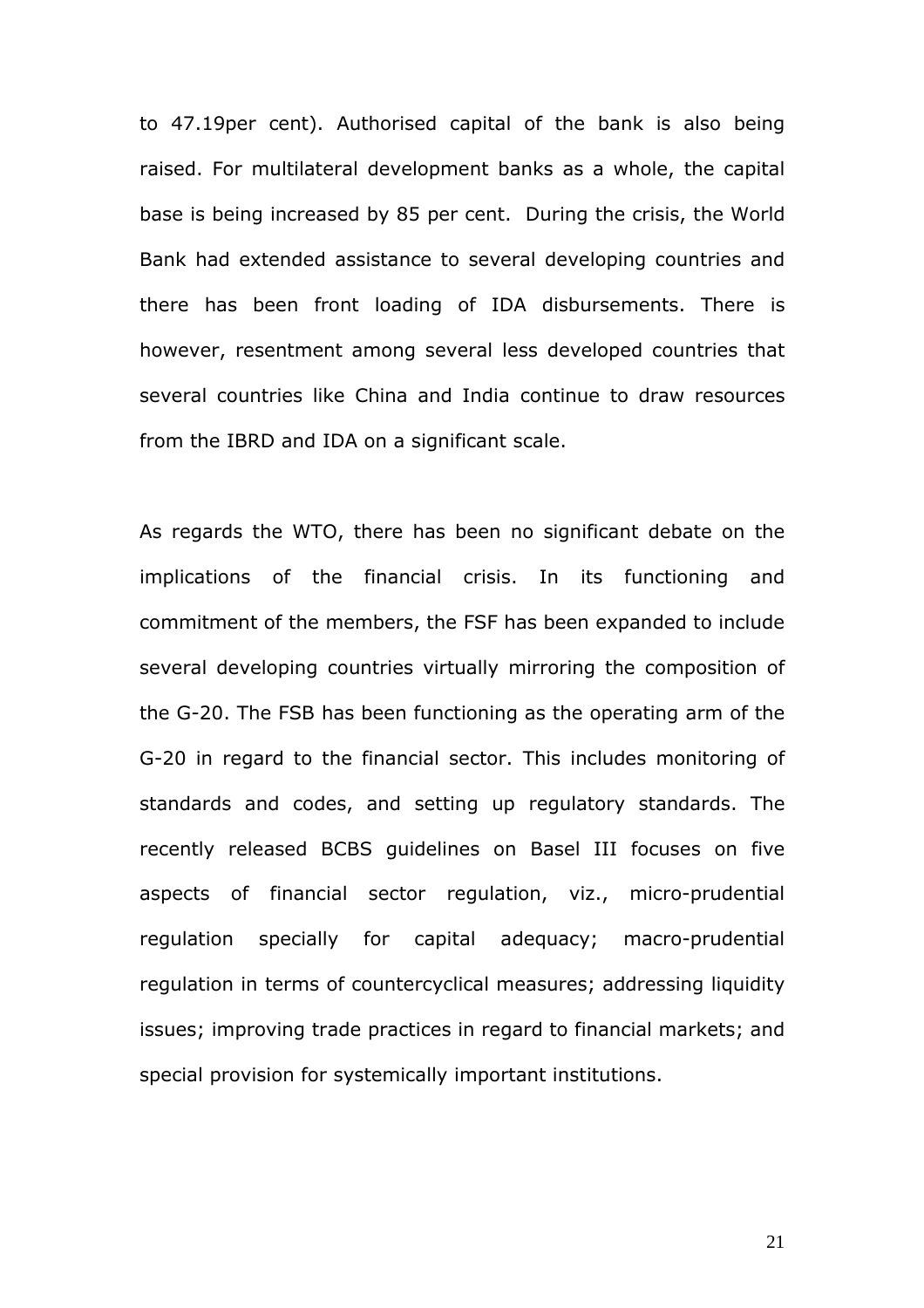The G-20 has been holding meetings regularly and considering coordination of various issues. These include issues relating to the global financial architecture. However, the decisions of the G-20 are made operational through the existing global institutions and actions by respective national governments in their relationship with existing institutions that comprise the GFA.

#### Some Relevant Issues

There are several issues that would determine the outcomes of the new GFA. First, the changes that have been brought about so far are addressing the infirmities observed in the existing institutions and their functioning. There is no evidence of a fundamental review of the ideological base of the global economy and global finance.

Second, the actions taken so far relate to operational aspects within the existing institutions with some indication of a possible shift in governance. As per all indications, the shift is likely to be very marginal. In other words, the new GFA is new only in operational terms but not in strategic terms.

Third, the approach so far is proceeding with only two layers, viz., national and global. However, the three layer approach involving regional arrangements such as in the Euro-Area and in Asia, may be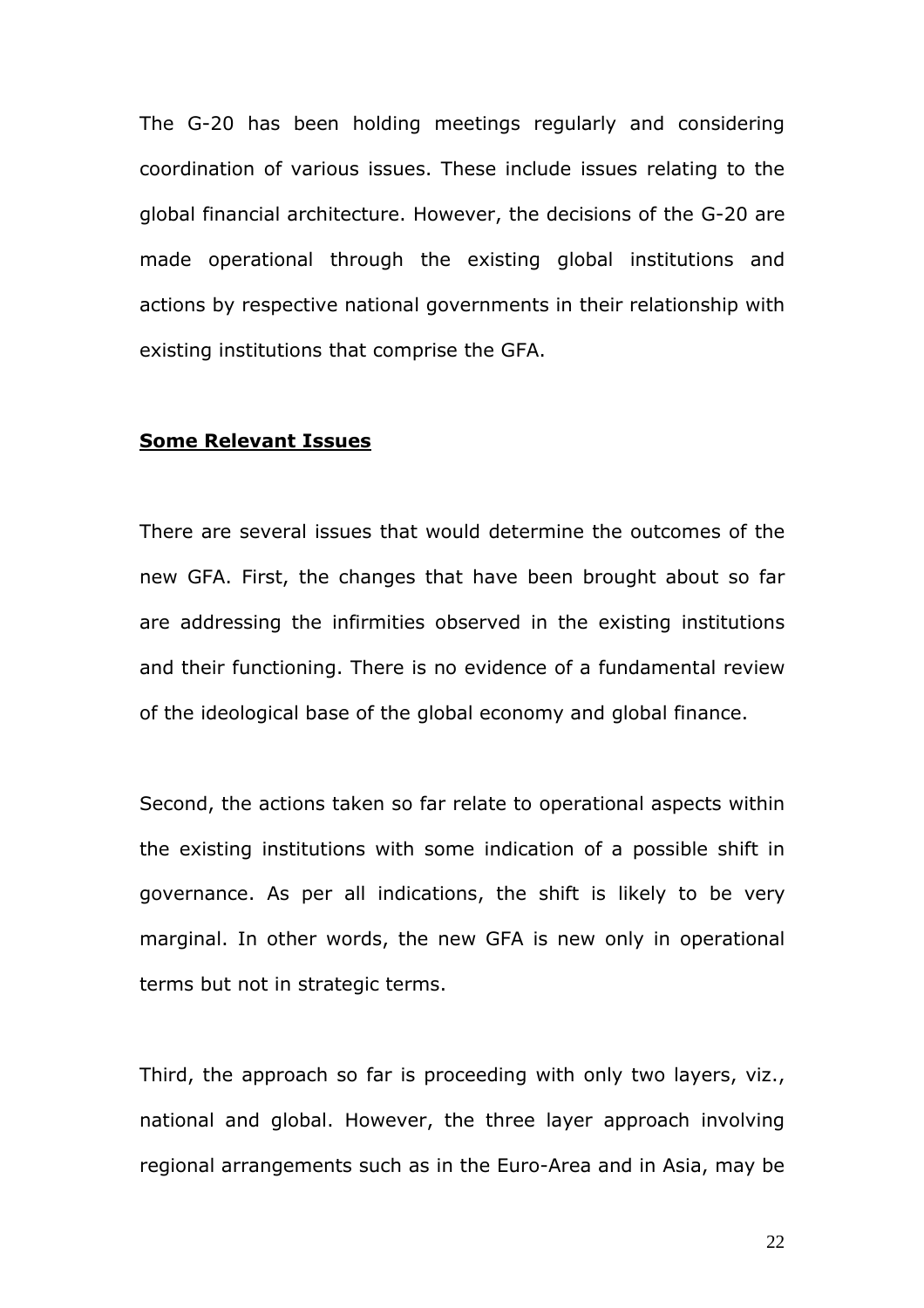more appropriate. In particular, safety nets should be considered at national, regional and global levels, taking into account the circumstances of different countries and regions.

Fourth, the link between the financial and real sectors has not been explored adequately. There is still an assumption that real activity will have to necessarily adjust to financial markets.

Fifth, the trade-offs between growth, stability and regulation, have not been sufficiently explored in the design of improvements to the GFA. In particular, the design seems to aim to address stability issues of advanced economies rather than structural and developmental issues of developing economies. The missing element in regulation is the inter-connected and cross-border financial processes especially in the activities of international banks. Highly leveraged private institutions operating in cross-border markets remain somewhat unregulated.

Sixth, while the G-20 has flagged the issue of tax havens and tax secrecy, the importance of global fiscal coordination has not been adequately addressed. There is a review of progress in Tax Information Exchange Agreements but they only refer to quantitative aspects. Quality of agreements signed, relevant partners, domestic regulation of tax-haven jurisdiction, etc. are not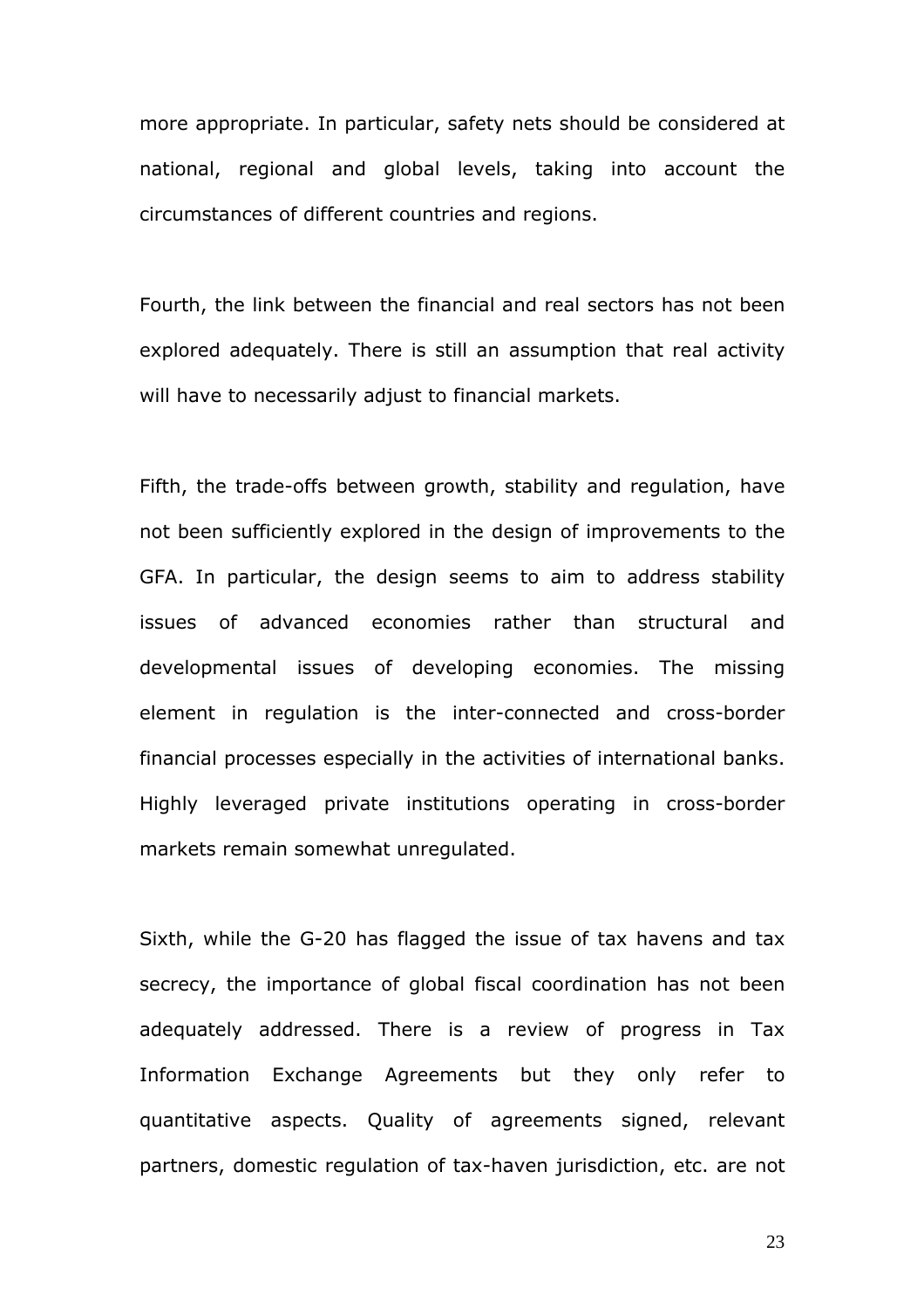addressed. The GFA is incomplete without binding institutional structures for coordinating tax regimes since tax regimes and regulatory regimes of financial sector impinge on each other closely.

Seventh, no serious effort has been made to revisit the financial services commitments undertaken with the WTO. It can be argued that the commitments already undertaken with the WTO need to be reviewed to ensure the integrity and stability of the financial system and that since the problem is not relatable to a single member or a group of members only, it is desirable to adopt a ministerial declaration enabling the members to revise their schedule. In fact, the preamble to the GATS recognises the right of members to regulate and to introduce new regulations on the supply of services to meet national policy objectives. Members may have to roll back some of their commitments in the financial services sectors under GATS on the way forward to prevent recurrence of global financial and economic crisis.

The question that remains unanswered so far is how new will the new GFA be? Much will depend on the functioning of a revived IMF and a rediscovered G-20 which happen to be the cognisable new elements of the new GFA. D

There are three distinct challenges for both IMF and G20. First, how to manage the asymmetry in the extent of global integration of